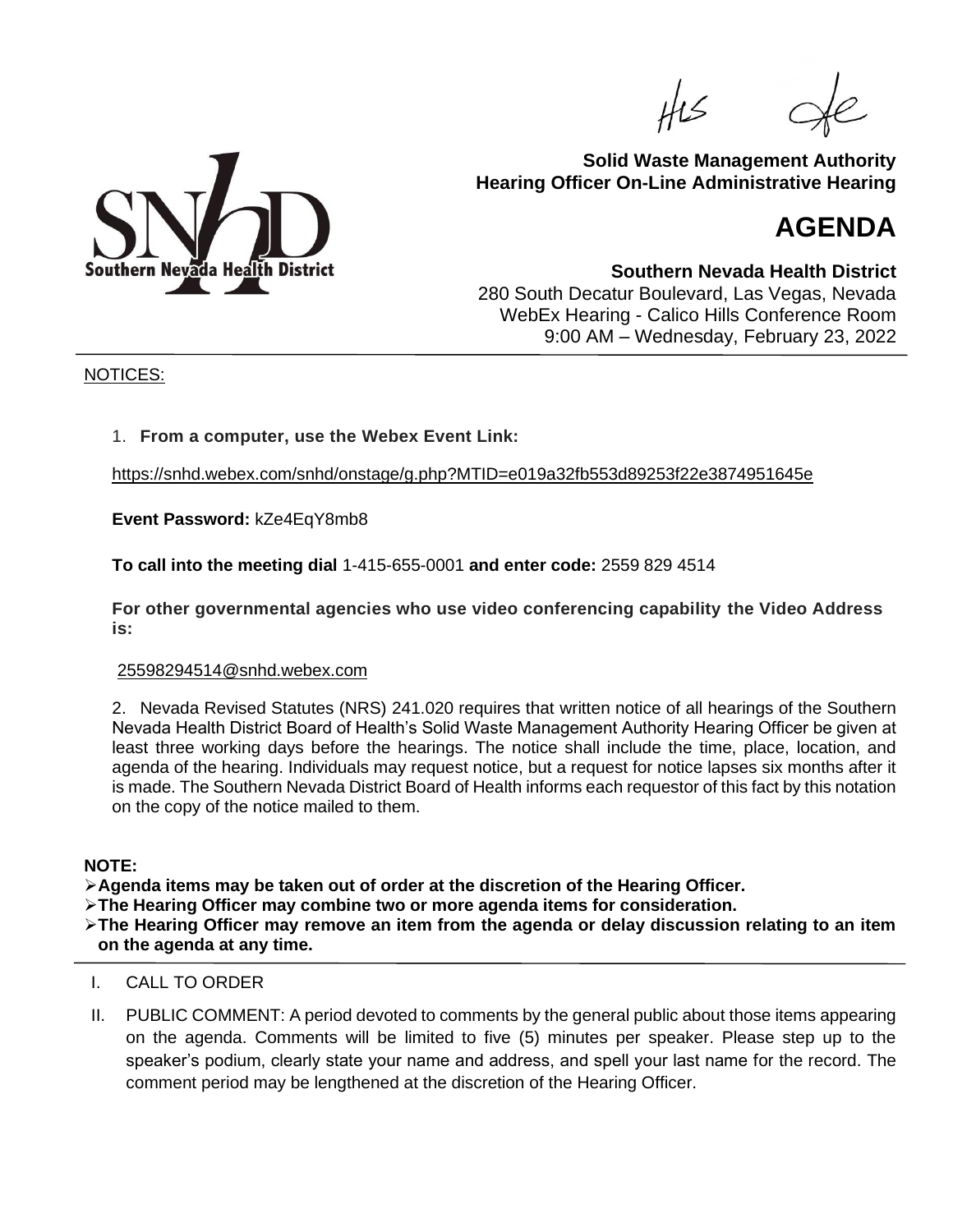## III. MATTERS REQUIRING HEARING OFFICER ACTION

## A. *NOTICES OF VIOLATION WITH CONTESTED FACTS:*

1. **Kelly Ai Vo** – NOV #SW22-261/N7- For 1) operating a disposal site in Clark County, Nevada, without a permit issued by the solid waste management authority on or about September 3, 2021; and 2) placing, depositing or dumping or causing to be placed, deposited or dumped solid waste upon the private right-of-way located on Lost Lane, near Spring Ranch Parkway, Clark County, Nevada on or about September 3, 2021. *(for possible action)*

| <b>Proposed Penalties/</b><br><b>Corrective Action:</b> | 1) \$1,000.00<br>2) \$1,000.00<br>3) Cease and desist operating a solid waste disposal site without a<br>permit issued by the solid waste management authority at this location<br>or anywhere else in Clark County, Nevada.<br>4) Cease and desist placing, depositing, or dumping or causing to be<br>placed, deposited or dumped solid waste upon property other than<br>property designated or set aside for such purpose. |
|---------------------------------------------------------|--------------------------------------------------------------------------------------------------------------------------------------------------------------------------------------------------------------------------------------------------------------------------------------------------------------------------------------------------------------------------------------------------------------------------------|
|---------------------------------------------------------|--------------------------------------------------------------------------------------------------------------------------------------------------------------------------------------------------------------------------------------------------------------------------------------------------------------------------------------------------------------------------------------------------------------------------------|

2. **Raul Gamboa-Enriquez, Humberto Gamboa, and Rolando D. Gamboa-Enriquez** – NOV #SW22-454/G4- For 1) operating a disposal site in Clark County, Nevada, without a permit issued by the solid waste management authority on or about November 7, 2021; and 2) placing, depositing or dumping or causing to be placed, deposited or dumped solid waste upon the property located at 4860 East Charleston Boulevard, Las Vegas, Clark County, Nevada on or about November 7, 2021. *(for possible action)*

Proposed Penalties/ 1) \$1,000.00 Corrective Action: 2) \$1,000.00 3) Cease and desist operating a solid waste disposal site without a permit issued by the solid waste management authority at this location or anywhere else in Clark County, Nevada. 4) Cease and desist placing, depositing, or dumping or causing to be placed, deposited or dumped solid waste upon property other than property designated or set aside for such purpose.

3. **Henderson Housing, L.P.** – NOV #SW22-449/38- For 1) causing or allowing sewage or accumulation of human excreta to overflow on the property located at 301 Taylor Street, Henderson, Clark County, Nevada on or about November 14, 2021 and November 15, 2021; and 2) failure to comply with the Order issued by the Solid Waste Management Authority on November 14, 2021. *(for possible action)*

| <b>Proposed Penalties/</b> | 1) \$2,000.00                                                                                                                                                                              |
|----------------------------|--------------------------------------------------------------------------------------------------------------------------------------------------------------------------------------------|
| Corrective Action:         | 2) \$1,000.00                                                                                                                                                                              |
|                            | 3) Cease and desist causing or allowing to cause any sewage or<br>accumulation of human excreta to overflow and deposit at this property<br>or any other property in Clark County, Nevada. |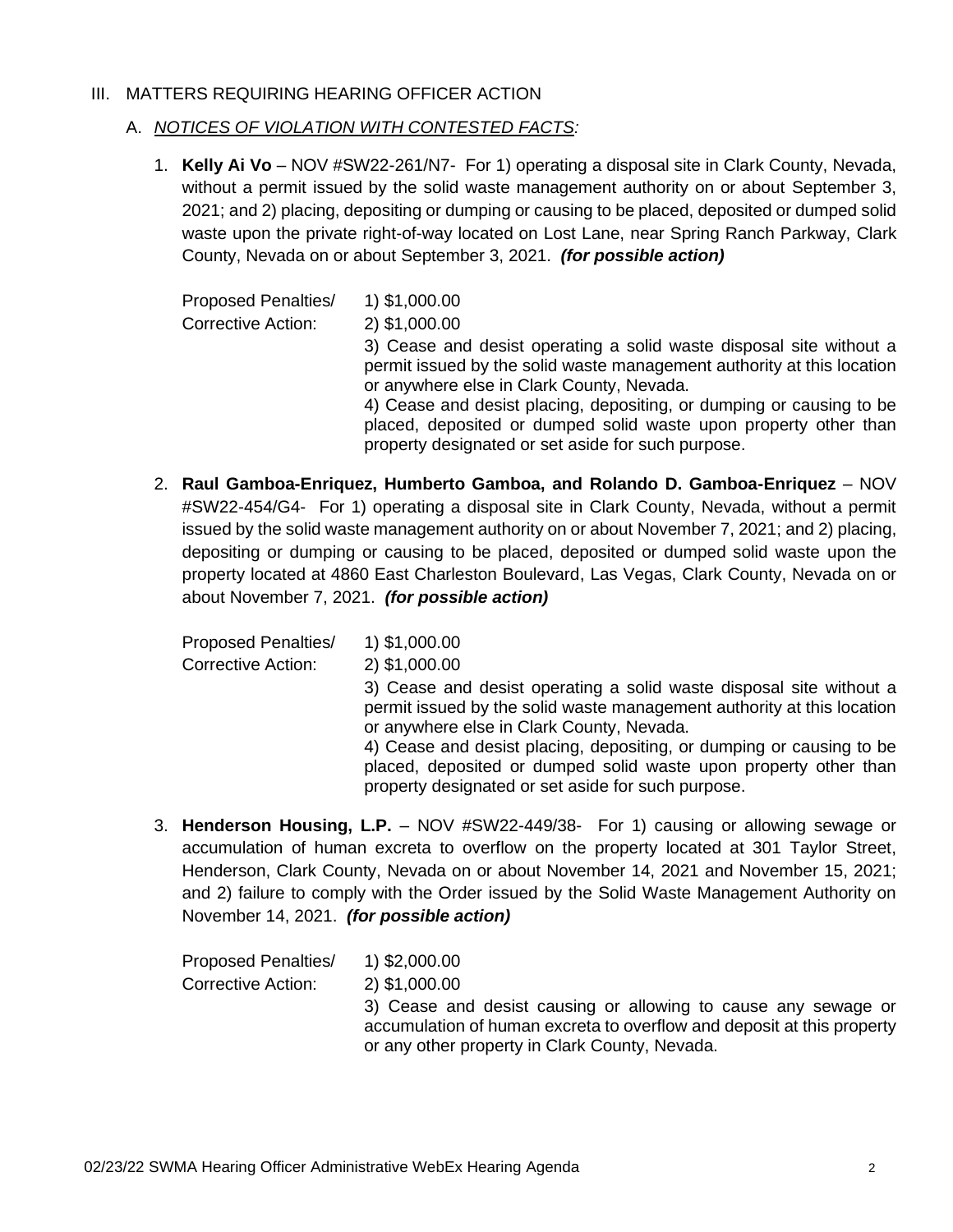4. **Accurate Building Maintenance, LLC** – NOV #SW22-475/13- For 1) operating a disposal site in Clark County, Nevada, without a permit issued by the solid waste management authority on or about November 19, 2021; and 2) causing or allowing sewage or accumulation of human excreta to overflow into the storm drain located at 9750 West Sunset Road, Clark County, Nevada on or about November 19, 2021. *(for possible action)*

| <b>Proposed Penalties/</b> | 1) \$1,000.00                                                                                                                                                                                                                                                                                                                                                                            |
|----------------------------|------------------------------------------------------------------------------------------------------------------------------------------------------------------------------------------------------------------------------------------------------------------------------------------------------------------------------------------------------------------------------------------|
| Corrective Action:         | 2) \$1,000.00                                                                                                                                                                                                                                                                                                                                                                            |
|                            | 3) Cease and desist operating a solid waste disposal site without a<br>permit issued by the solid waste management authority at this location<br>or anywhere else in Clark County, Nevada.<br>4) Cease and desist causing or allowing to cause any sewage or<br>accumulation of human excreta to overflow and deposit at this property<br>or any other property in Clark County, Nevada. |

- B. *NON-CONTESTED NOTICES OF VIOLATION: The Hearing Officer may approve or disapprove the agreed resolution. Upon disapproval of the agreed resolution, the Hearing Officer will set a date for the hearing of any such Notice of Violations.*
	- 1. **Farm Road Retail, LLC** NOV #SW22-176/C6- For 1) failure to comply with the Order issued by the Solid Waste Management Authority on August 20, 2021. *(for possible action)*

Penalty: 1) \$500.00 2) Removal and proper disposal of waste.

# C. *NOTICES OF VIOLATION – FURTHER PROCEEDINGS:*

None.

IV. REPORT TO HEARING OFFICER

None.

- V. PUBLIC COMMENT: A period devoted to comments by the general public, if any, and discussion of those comments, about matters relevant to the Solid Waste Management Authority, Hearing Officer's jurisdiction will be held. No action may be taken upon a matter raised under this item of this Agenda until the matter itself has been specifically included on an agenda as an item upon which action may be taken pursuant to NRS 241.020. Comments will be limited to five (5) minutes per speaker. Please step up to the speaker's podium, clearly state your name and address, and spell your last name for the record. The comment period may be lengthened at the discretion of the Hearing Officer.
- VI. ADJOURNMENT
- VII. **THIS AGENDA HAS BEEN PUBLICLY NOTICED** on the Southern Nevada Health District's Website at [https://www.snhd.info/meetings,](https://www.snhd.info/meetings) <https://www.snhd.info/publicnotices> and the Nevada Public Notice website at [https://notice.nv.gov,](https://notice.nv.gov/) and a copy will be provided to any person who has requested one via U.S mail or electronic mail. All meeting notices include the time of the meeting, access instructions, and